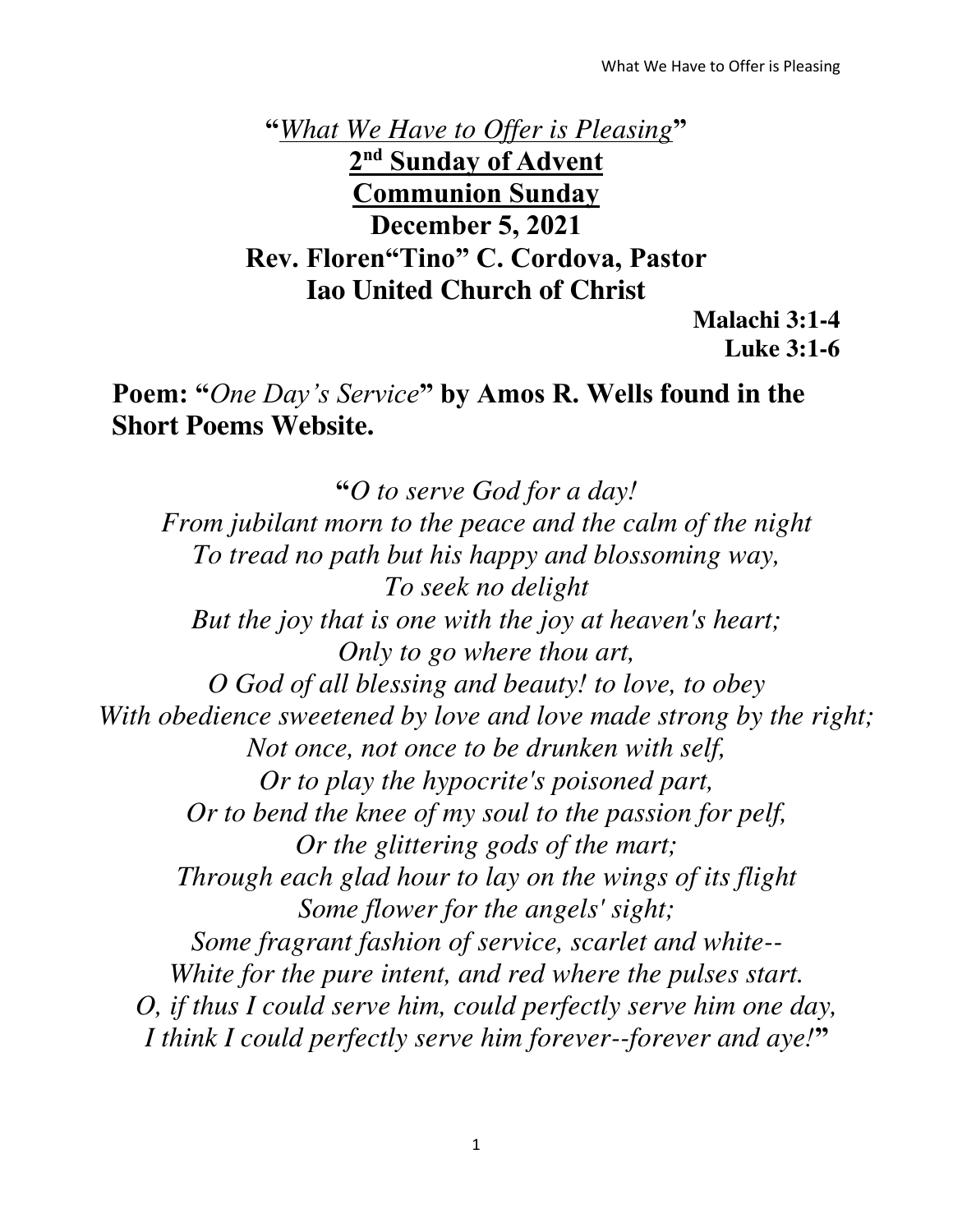G.K. Chesterton one time said, "Christianity has not been tried and found wanting. Rather it has been found difficult and not tried." One would think that after more than two-thousand years of Christianity, that we would have finally gotten this "Christianity" religion down. Maybe, just maybe – calling it a "religious movement" has been the problem. You see beloveds, the early disciples did not call their movement "Christianity." They were known as "people on the way." This movement was focused on feeding, healing, transforming, and inspiring peoples lives. Especially those whom were forgotten out in the margins of society – the outsiders, the rift-raft, the less than kind of people. This new movement began from a simple, unique, kind, loving man that came to us as a vulnerable child out of a Bethlehem stable. Yet, eventually, this new movement was reduced to something that was not easy, a movement that was misused from its original call and intent – from its true meaning and purpose.

Questioning the purpose of this movement of Christianity helps us grow in faith, in wisdom and in understanding. Yet, the elites, those who think they hold all the keys, would not have us question their authority. It was profitable for many to move this new way of being a Christian, new way of being a Church to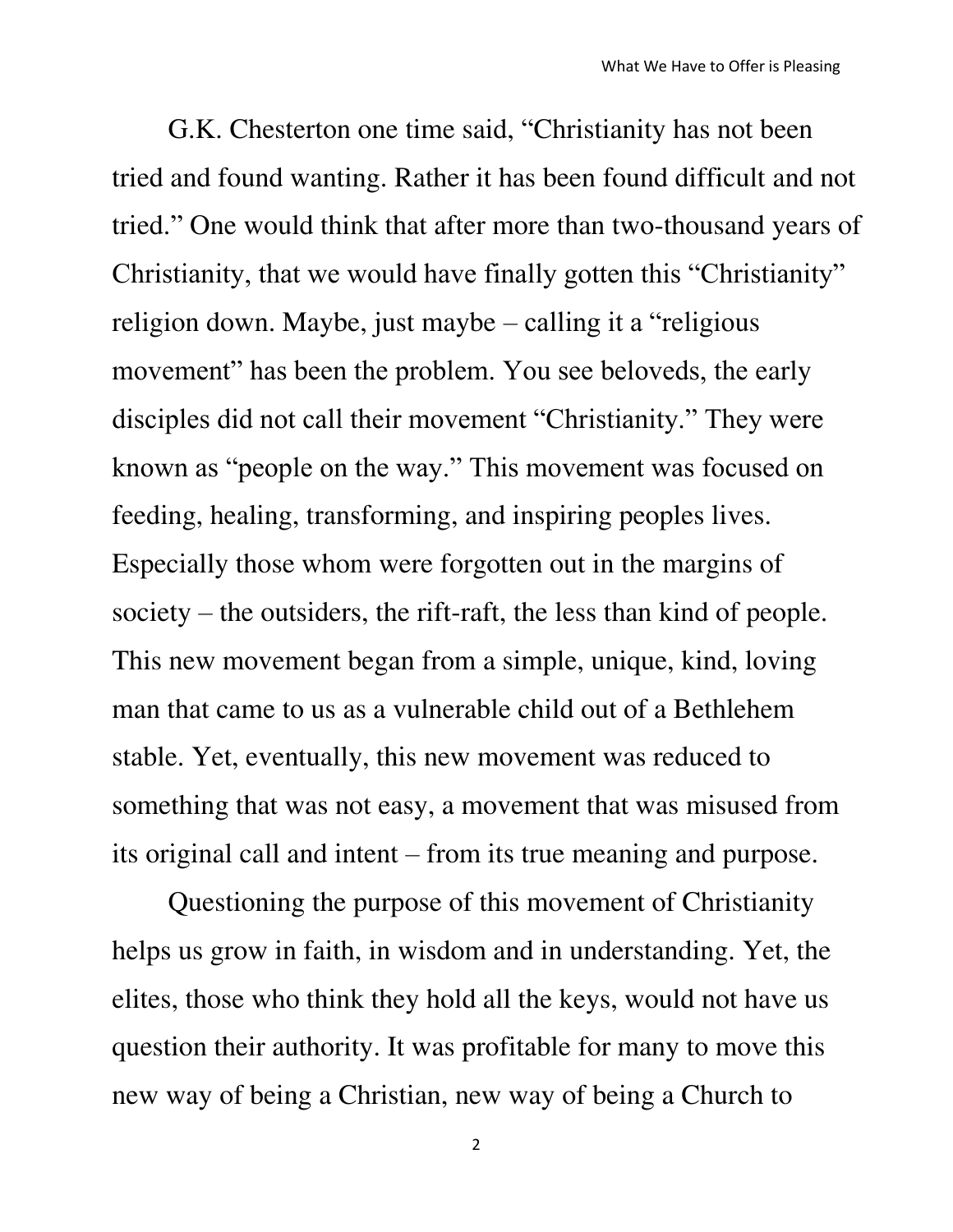impose rigid controls – so rules, regulations, protocols, and requirements of who is in and who is out changed the original purpose of why God came to us as a vulnerable child. The sale of Christianity became a wilderness kind of living. Paths became windy and valleys now required mountain climbing. What was once easy to understand – "You shall love the Lord your God with all your heart and mind and with all your soul and with all your strength. And you shall love your neighbor as yourself" became riddled with – this is the proper way to pray. You must do this to be this, do that to be considered as part of us. A limpness test became the order of the day. Indulgences took hold and now Christianity was up for sale to those who could pay. This still seems to be what many face today – one must conform than to be transformed. The ordinary – the common man born at the stable in Bethlehem has become a profitable commodity for many.

I can still remember when everything was closed on Sundays. Many of us can remember those days amen…Church? Sunday was a time for gathering as a Church body. A time of rest. A time for family. The time of Advent was a time for preparation and remembrance of that Christ child in the stable. It was a time of self-renewal, of anticipation and of prayer. Now it seems to be a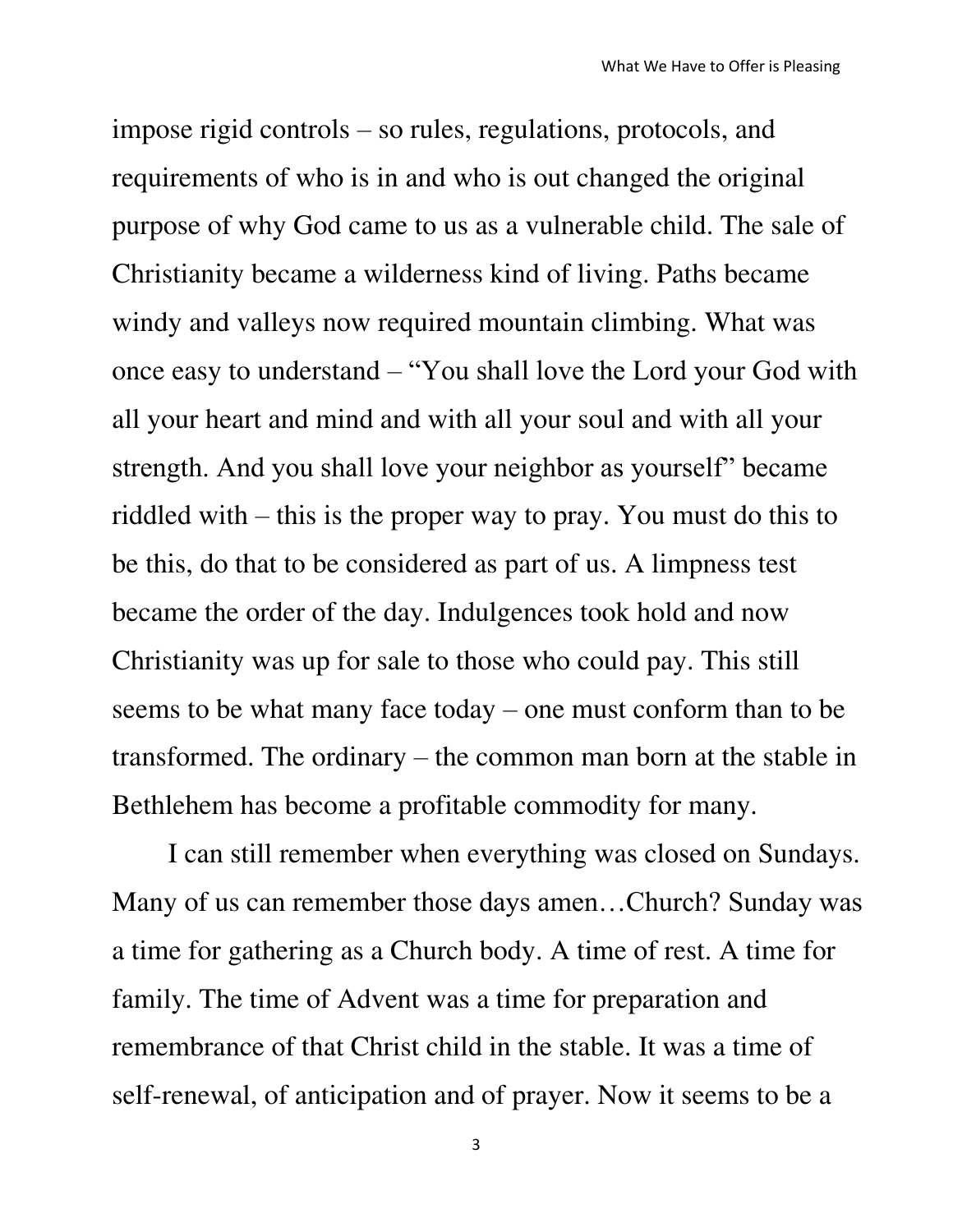season of shopping, a season of consumerism. The simple man, the unique man, the new man born as a vulnerable child in a stable – the Christ child, now represents profit, money, possessions which is out of touch and out of reach for many. Especially those who are already knee deep in debt, no home, having a hard time putting food on the table so they are forced to work seven days a week. What would "the people on the way" think about our current culture and current society beloveds?

A movement – a religion that says "you're not good enough to join" will eventually die. There is nothing please about joining that kind of movement. The time, talents, and treasures had to be of a certain kind and for a certain amount. This season of Advent gives us a great opportunity to bring back the reason for this season in a new and transformative way. Gives us an opportunity to  $-$  as I mentioned last Sunday – to renew this church for the original intent of why we celebrate the Christ child in a manger. Not for the gifts we receive but for the gifts we offer. How we use this great opportunity to renew this church with simple, unique, new way of who Jesus was and is depends on our own testament of faith. Who is this Christ child for us today beloveds? We find ourselves in a time where preparation is at hand. A time where Christianity is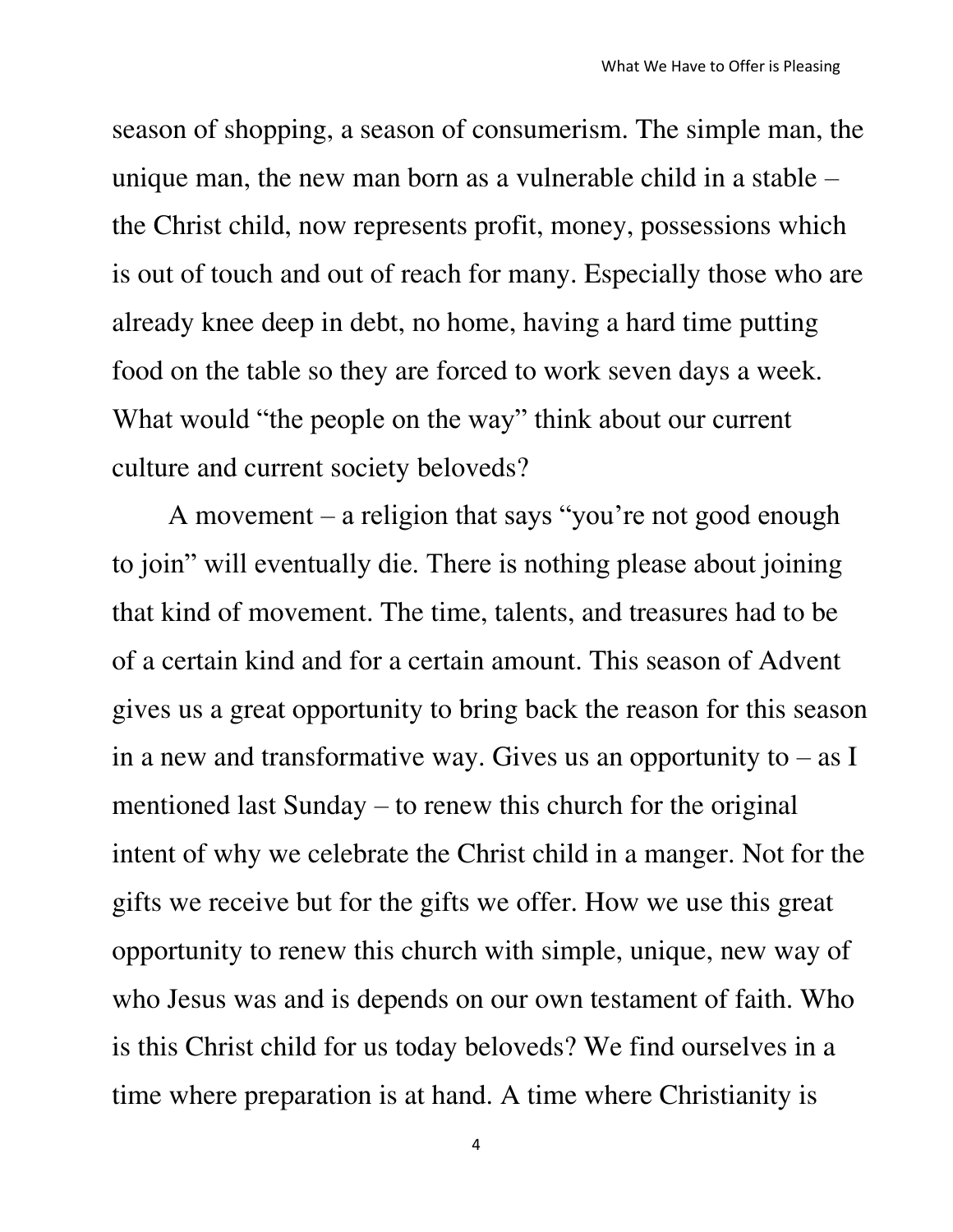seen as a simple way of giving of ourselves and loving those around us. That who we are and where we are on life's journey and what we have to offer is enough. The message through John the Baptists still reminds us that Christ still is the refiner and purifier and perfector of our movement, of our faith. What we do with that in our time is still unfolding. We may not yet know what this virus is going to do or how it is going to keep replicating. We must then be ready to replicate – adapt to whatever change comes…amen Church? Here is a question for us to ponder this week, and this season and it's a hard one to answer – "If someone beyond these walls can call themselves 'Christian' and do all the things we claim to stand for – do all the things that Christ would do – then why is there a need for them to join this Church?" In trying to answer this question myself, I could only answer – "They need to see you beloveds. They need to see this Church in action. They need to be inspired by you. They need to be invited by you. And most importantly, they need to see authenticity – the authenticity of this church." I am not sure if I even got close to answer my own question, but that is what came up for me in what this church has done in the past year and eight months.